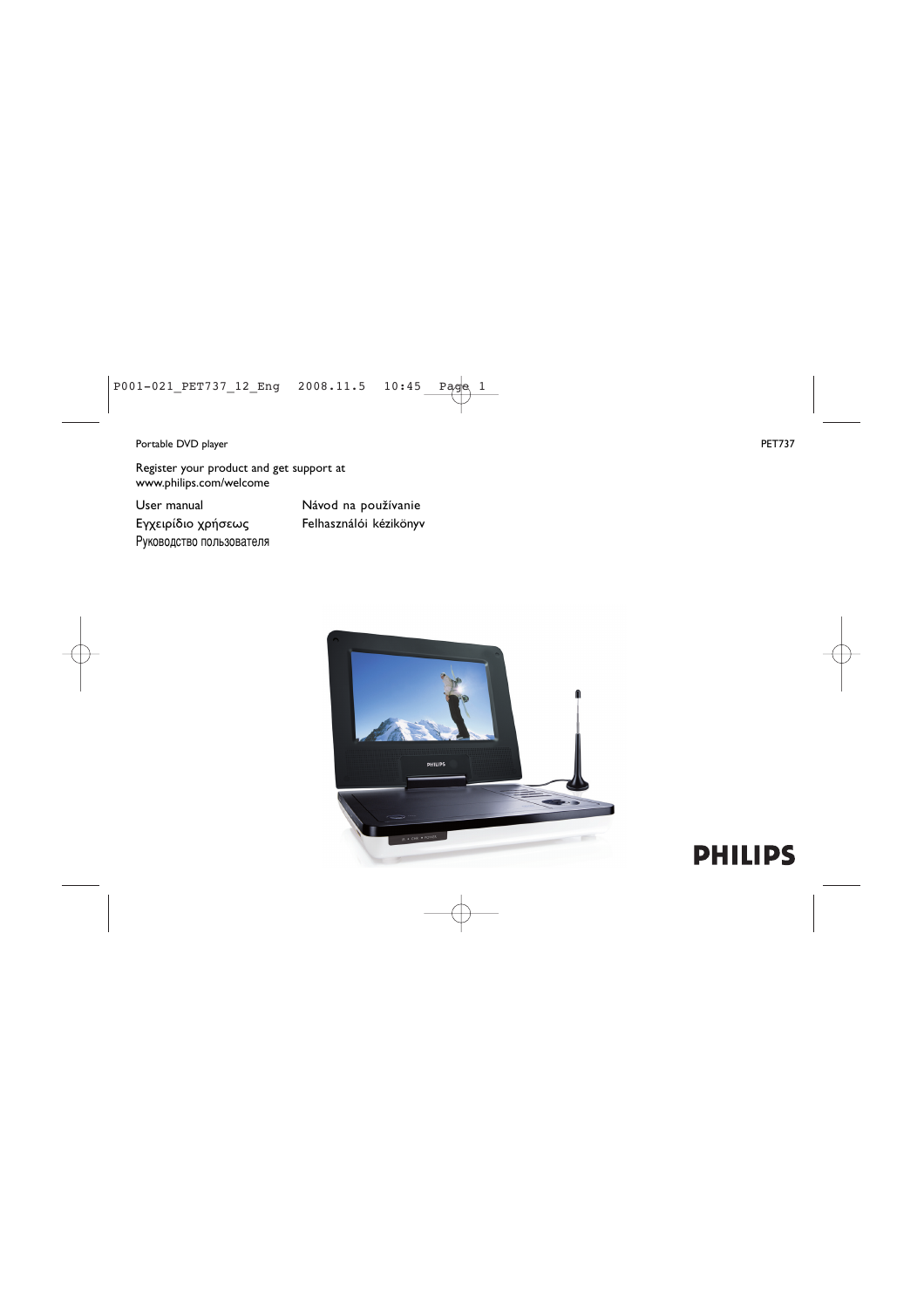#### *Norge*

*Typeskilt finnes på apparatens underside.*

*Observer: Nettbryteren er sekundert innkoplet. Den innebygde netdelen er derfor ikke frakoplet nettet så lenge apparatet er tilsluttet nettkontakten.*

*For å redusere faren for brann eller elektrisk støt, skal apparatet ikke utsettes for regn eller fuktighet.*

#### *SLOVAK REPUBLIC*

*Prístroj sa nesmie pouÏívaÈ v mokrom a vlhkom prostredí! Chránte pred striekajúcou a kvapkajúcou vodou!*

### *MAGYARORSZÁG MinŒségtanúsítás*

*A garanciajegyen feltüntetett forgalombahozó vállalat a 2/1984. (III.10.) BkM-IpM együttes rendelet értelmében tanúsítja, hogy ezen készülék megfelel a mıszaki adatokban megadott értékeknek.*

*Figyelem! A meghibásodott készüléket – beleértve a hálózati csatlakozót is – csak szakember (szerviz) javíthatja. Ne tegye ki a készüléket esŒnek vagy nedvesség hatásának!*

#### **Garancia**

| A forgalombahozó vállalat a termékre 12 hónap<br>garanciát vállal. |  |
|--------------------------------------------------------------------|--|
|                                                                    |  |
|                                                                    |  |
|                                                                    |  |
| Teljesítmény                                                       |  |
|                                                                    |  |
| Érintésvédelmi osztály II.                                         |  |
|                                                                    |  |
| Befoglaló méretek                                                  |  |
|                                                                    |  |
|                                                                    |  |
|                                                                    |  |
|                                                                    |  |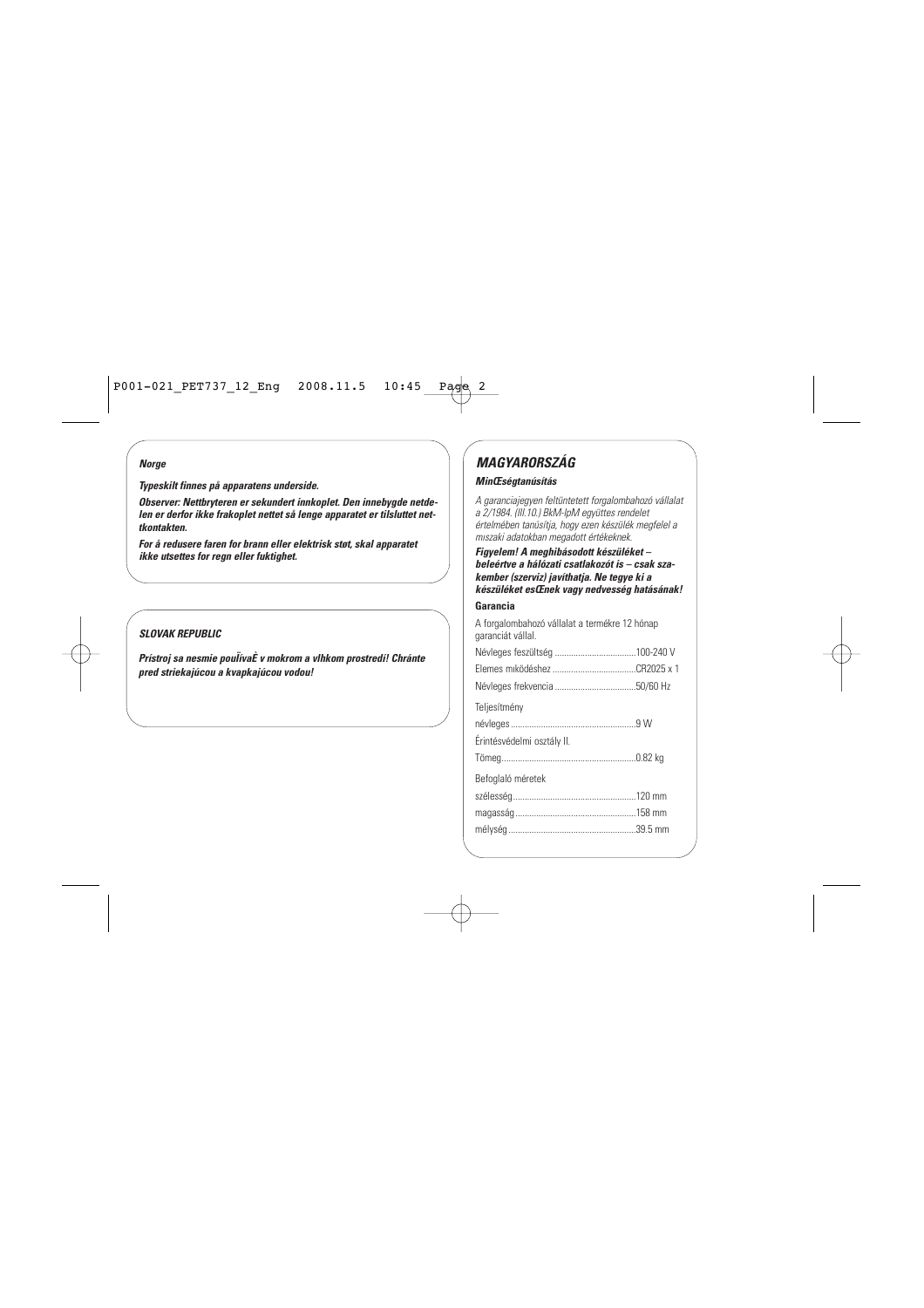|                                               | ${\sf English}$ |
|-----------------------------------------------|-----------------|
| Έλληνικά - - - - - - - - - - - - - - - - 22   | Έλληνικά        |
| ------------------- 40<br>Русский             | Русский         |
| Slovensky 58                                  | Slovensky       |
| Magyar - - - - - - - - - - - - - - - - - - 75 | Magyar          |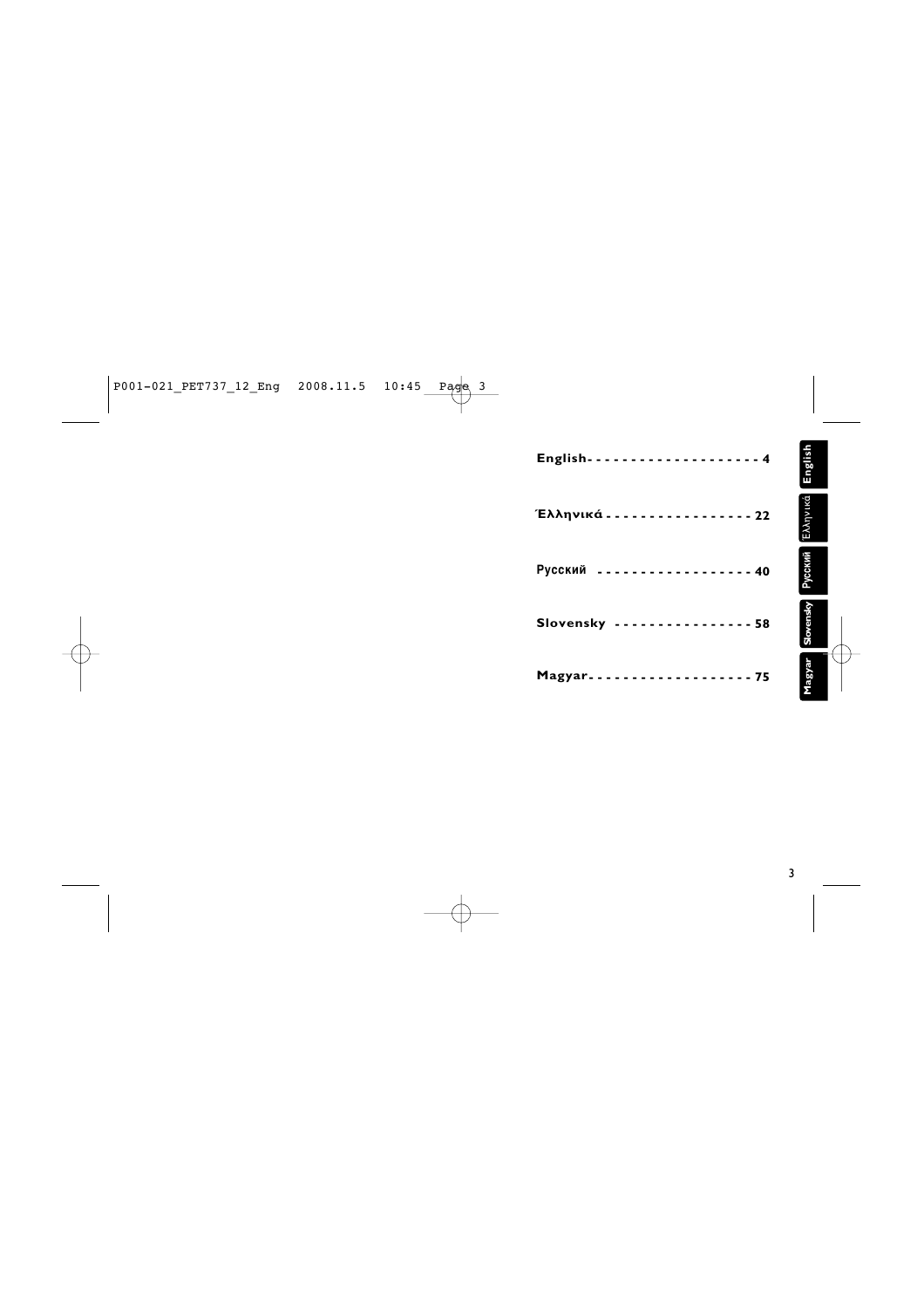# **English**

#### **English FUNCTIONAL OVERVIEW**

**Congratulations on your purchase and welcome to Philips! To fully benefit from the support that Philips offers, register your product at www.philips.com/welcome.**

#### **Main unit controls (see figure 1)**

- 1 **DVD/TV** ..................Switch between DVD and TV modes.
- 2 **MENU**.....................Display the MENU page.
- 3 9.............................Stop playback
- 4 J( / §...................Skip to the previous/next chapter, track or title.
- $(5)$   $\blacktriangle$ ,  $\nabla$ ,  $\blacktriangleleft$ ,  $\blacktriangleright$  ............Navigate in a menu.
	- ................(< /> /> search backward/forward in a disc at different speeds.
	- $\ldots$ ........... $(A \mid \nabla)$  select a preset TV channel.
	- $\blacktriangleright$ II .............................Start or interrupt playback.
		- .........................Confirm a selection.
- 6 **OPEN**......................Open the disc door to insert or remove disc.

#### Left of player (see figure  $\boxed{2}$ )

- 7 **DC 9V** .....................Power supply socket.
- **8** n..........................Headphone jack.
- 9 **AV OUT** ..................Audio/Video output jack.
- 0 **VOL +/-**...................Volume control.
- **(1) OFF <sup>(1</sup>) ON** ..........Switch the power on/off.

#### **Right of player ( see figure** 3**)**

#### @ **TV ANTENNA (75**Ω**)** TV antenna socket.

### **Right of player ( see figure**  $\boxed{4}$ **)**

@ **IR/CHR/PWR** ........Remote sensor/charge/power indicator.

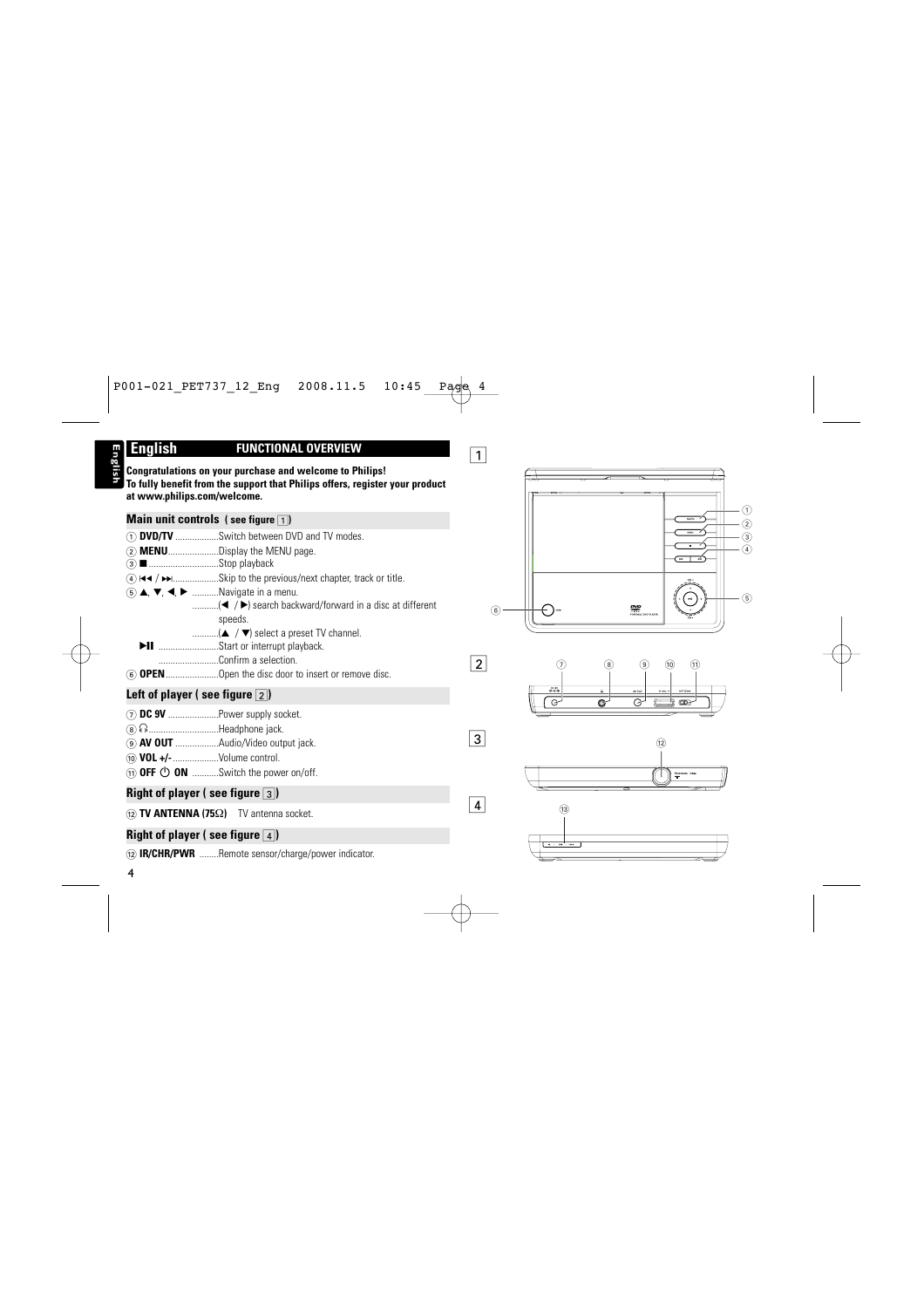#### **FUNCTIONAL OVERVIEW**

#### **Remote controls**

- 1 **DVD SETUP**...........(In DVD mode) Enter or exit the system menu.
- 2 3, 4, 1, 2 ...........Navigate in a menu.
	- ...........(1 / 2) search backward/forward in a disc at different speeds.
	- ...........(3 / 4) select a preset TV channel.
	- **OK** ...........Confirm a selection.
- 3 **DISPLAY** ................Display information on TFT during playback.
- 4 J( / §...................Skip to the previous/next chapter, track or title.
- 5 **ZOOM**.....................Enlarge or reduce a picture or active image on the TFT.
- 6 **0-9**...........................Numeric Keypad
- 7 **A-B**... ......................Repeat playback of a specific section on a disc.
- 8 **REPEAT** ..................Repeat a chapter/track/title.
- 9 **ANGLE**....................Select DVD camera angle
- 0**SUBTITLE** ...............Select a subtitle language.
- ! **AUDIO**....................Select an audio language when playing a DVD disc or select an audio mode (Stereo, Mono-Left or Mono-Right) when playing a VCD/CD disc.
- @ 9.............................Stop playback
- (i3) II ..........................Start or interrupt playback.
- (14) **MENU**..............................Enter or exit the disc contents menu.
	- .....................(In TV mode) Enter or exit the TV menu.
- % **SOURCE** .................Switch between DVD and SD modes.

#### *CAUTION*

*Use of controls or adjustments or performance of procedures other than herein may result in hazardous radiation exposure or other unsafe operation.*

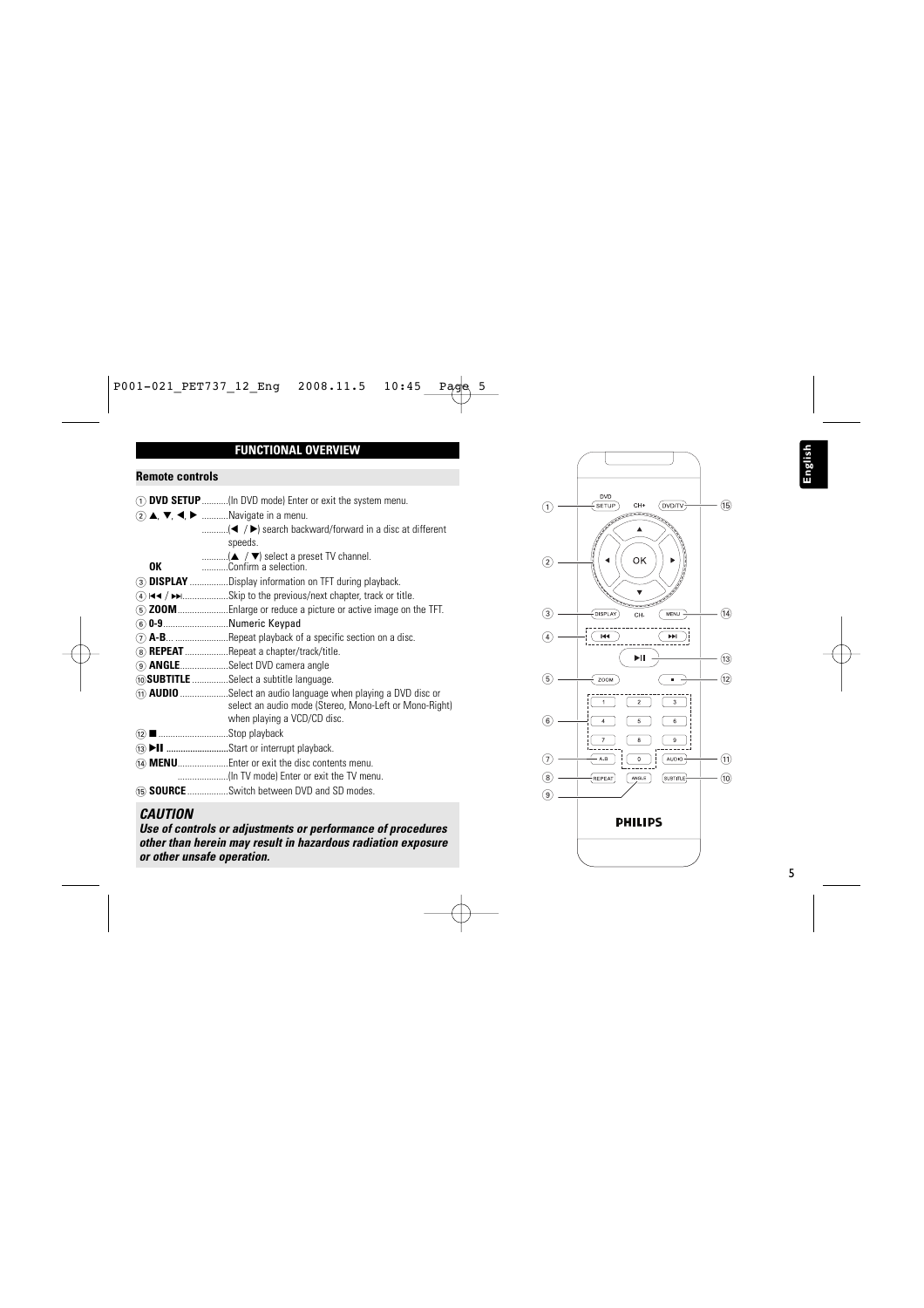#### **INTRODUCTION**

#### **Your portable DVD player**

Your portable DVD player plays digital video discs conforming to the universal DVD Video standard. With it, you will be able to enjoy full-length movies with true cinema picture quality, and stereo or multichannel sound (depending on the disc and on your playback set-up).

The unique features of DVD-Video, such as selection of soundtrack and subtitle languages, and of different camera angles (again depending on the disc), are all included.

What's more, parental lock lets you decide which discs your children will be able to see. You will find your player remarkably easy to use with the On-Screen Display and player display in combination with the remote control.

#### **Unpacking**

First check and identify the contents of your package, as listed below:

- Portable DVD player Remote Control<br>• Car adaptor (12V) Audio / Video c
- User Manual
- Audio / Video cable<br>• Warranty
- AC power adaptor, DSA-9W-09 F (DVF), AY4132 (PHILIPS) or AY4193 (PHILIPS)

#### **Placement**

- Place the player on a firm, flat surface.
- Keep away from domestic heating equipment and direct sunlight.
- If the player cannot read CDs/DVDs correctly, try using a commonly available cleaning CD/DVD to clean the lens before taking the player to be repaired. Other cleaning methods may destroy the lens.
- Always keep the disc door closed to avoid dust on the lens.
- The lens may cloud over when the player is suddenly moved from cold to warm surroundings. It is then not possible to play a CD/DVD. Leave the player in a warm environment until the moisture evaporates.

#### **About Built-in Rechargeable Battery**

#### **Precautions related to battery recharge**

- **1** Once the battery is fully discharged, immediately recharge it (regardless of whether you plan to use the battery or not) in order to maximize the battery life. When the power is low, the battery icon will be shown on the upperright corner of the TFT for warning.
- **2** To charge the battery, please directly connect this DVD player to AC mains and the charge indicator will turn on.

#### **Using and maintaining your rechargeable batteries**

- **1** Please make sure you always use only the AC adapter included with the player to recharge your batteries.
- **2** Recharge efficiency will degrade when the environmental temperature drops below 50 °F (10 °C) or exceed 95 °F (35 °C).
- **3** The lasting time of the fully charged battery when a headphone is connected to the DVD player is approximately 2 hours.

#### **Playable disc formats**

In addition to DVD-Video disc, you will also be able to play all Video CDs and audio CDs (including CD-R, CD-RW, DVD±R and DVD±RW).

#### **DVD-Video**

Depending on the material on the disc (a movie, video clips, a drama series, etc.) these discs may have one or more Titles, and each Title may have one or more Chapters. To

make access easy and convenient, your player lets you move between. Titles, and also between Chapters.

#### **CD with JPEG files**

You can also view JPEG still photos on this player.

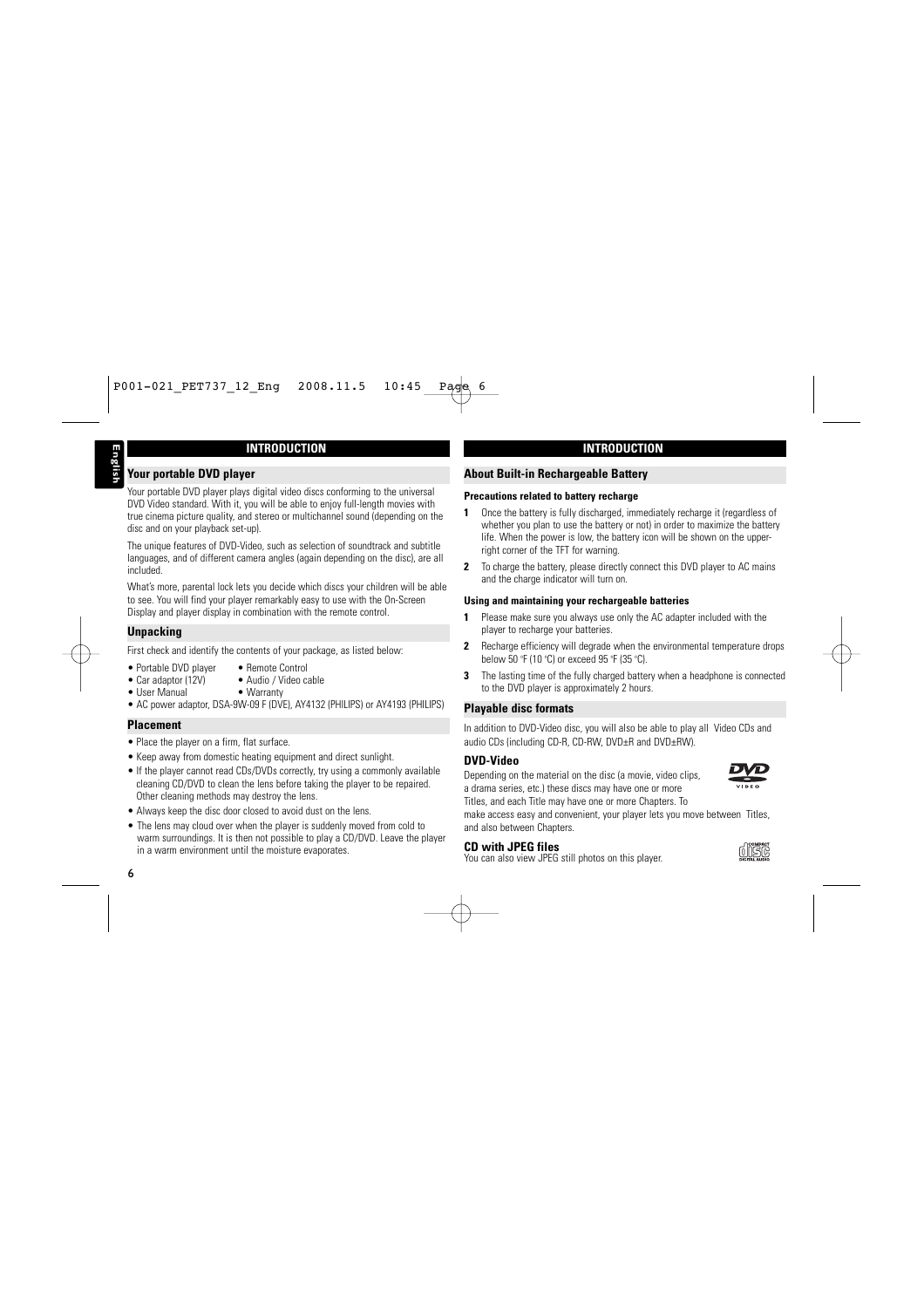#### **INTRODUCTION**

#### **Video CD**

Depending on the material on the disc (a movie, video clips, a drama series, etc.) these discs may have one or more Tracks, and tracks

may have one or more indexes, as indicated on the disc case.To make access easy and convenient, your player lets you move between tracks and between indexes.

#### **Audio CD / MP3 CD**

Audio CDs / MP3-CD contain music tracks only. You can play them in the conventional way through a stereo system using the keys on the remote control and/or main unit, or via the TV using the On Screen Display (OSD).

## **GENERAL INFORMATION**

#### **Power Sources**

This unit operates on a supplied AC adapter and car adapter.

- Make sure that the input voltage of the AC adaptor is in line with the local voltage. Otherwise, the AC adaptor and unit may be damaged.
- Do not touch the AC adaptor with wet hands to prevent electric shock.
- When connecting with car power (cigarette lighter) adaptor, be sure the input voltage of the adaptor is identical with car voltage.
- Unplug the AC adaptor from the outlet when the unit is not used for long periods of time.
- Hold the plug to disconnect the AC adaptor. Do not pull the power cord.

#### **Safety and maintenance**

- Do not disassemble the unit for laser rays are dangerous to eyes. Any service should be done by qualified service personnel.
- Unplug the AC adaptor to cut the power if liquid or objects get inside the unit.
- Take care not to drop the unit or subject it to strong shocks, which may cause malfunction.
- Important (for models with by-packed headphones): Schneider guarantees compliance with the maximum sound power of its audio players as determined by relevant regulatory bodies only with the original model of provided headphones. In case this one needs replacement, we recommend that you contact your retailer to order a model identical to that of the original provided by Philips.
- Traffic safety: do not use while driving or cycling as you may cause an accident
- Do not expose to excessive heat caused by heating equipment or direct sunlight.
- This product is not waterproof: do not allow your player to be submersed in water. Water entering the player may cause major damage.



disc **DIGITAL VIDEO**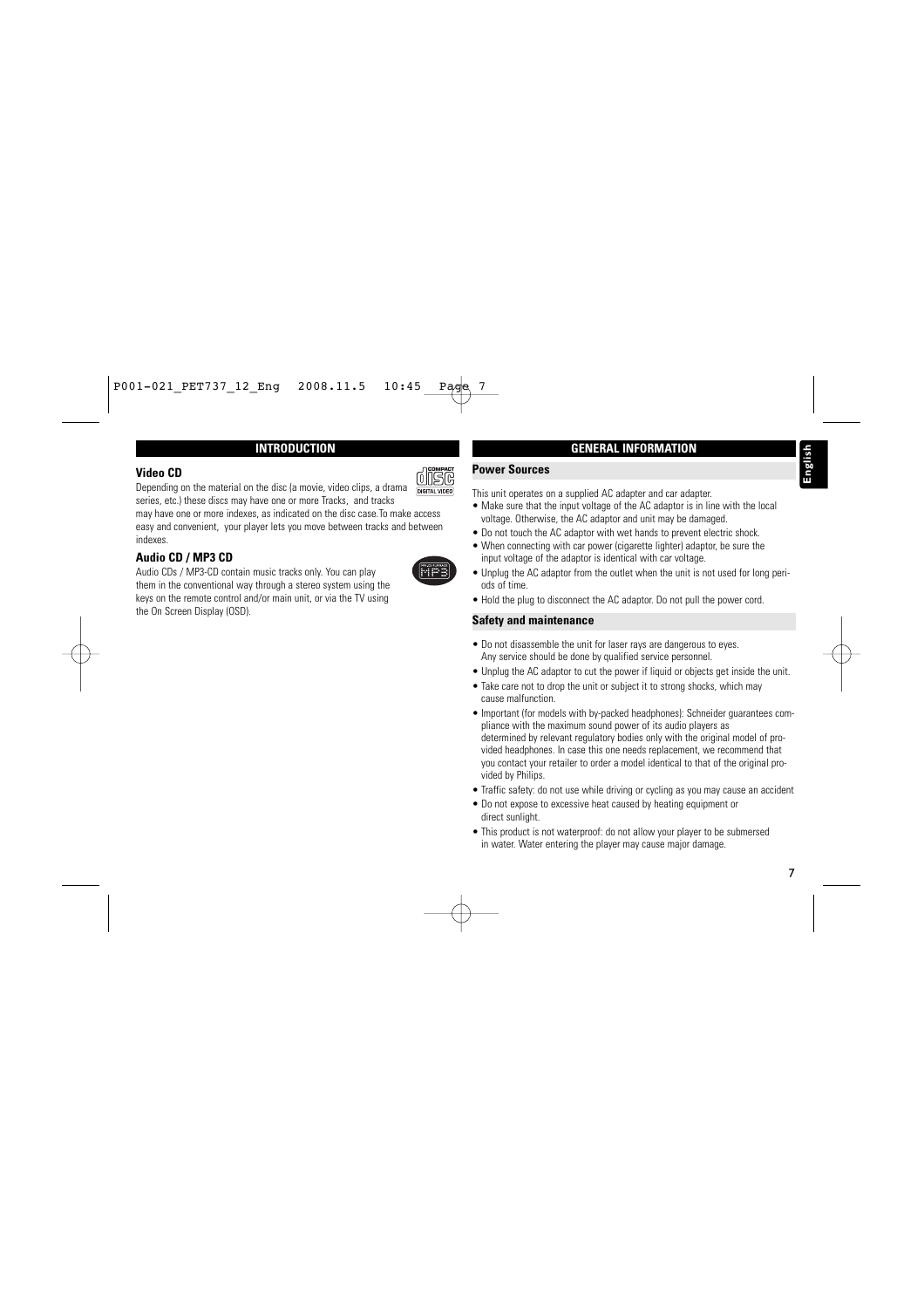#### **GENERAL INFORMATION**

- Do not use any cleaning agents containing alcohol, ammonia, benzene, or abrasives as these may harm the player.
- Apparatus shall not be exposed to dripping or splashing. Do not place any sources of danger on the appartus (e.g. liquid filled objects, lighted candles)
- Do not touch the lens!
- Excessive sound pressure from earphones and headphones can cause hearing loss.
- Battery shall not be exposed to excessive heat such as sunshine, fire or the like.
- *Note: When the player is in use for a long period of time, the surface will be heated. This is normal*.

#### **Hearing Safety**

#### **Listen at a moderate volume:**

• Using headphones at a high volume can impair your hearing. This product can produce sounds in decibel ranges that may cause hearing loss for a normal person, even for exposure less than a

minute. The higher decibel ranges are offered for those that may have already experienced some hearing loss.

• Sound can be deceiving. Over time your hearing "comfort level" adapts to higher volumes of sound. So after prolonged listening, what sounds "normal" can actually be loud and harmful to your hearing. To guard against this, set your volume to a safe level before your hearing adapts and leave it there.

#### **To establish a safe volume level:**

- Set your volume control at a low setting.
- Slowly increase the sound until you can hear it comfortably and clearly, without distortion.

#### **GENERAL INFORMATION**

#### **Listen for reasonable periods of time:**

- Prolonged exposure to sound, even at normally "safe" levels, can also cause hearing loss.
- Be sure to use your equipment reasonably and take appropriate breaks.

#### **Be sure to observe the following guidelines when using your headphones:**

- Listen at reasonable volumes for reasonable periods of time.
- Be careful not to adjust the volume as your hearing adapts.
- Do not turn up the volume so high that you can't hear what's around you.
- You should use caution or temporarily discontinue use in potentially hazardous situations.
- Do not use headphones while operating a motorized vehicle, cycling, skateboarding, etc.; it may create a traffic hazard and is illegal in many areas.

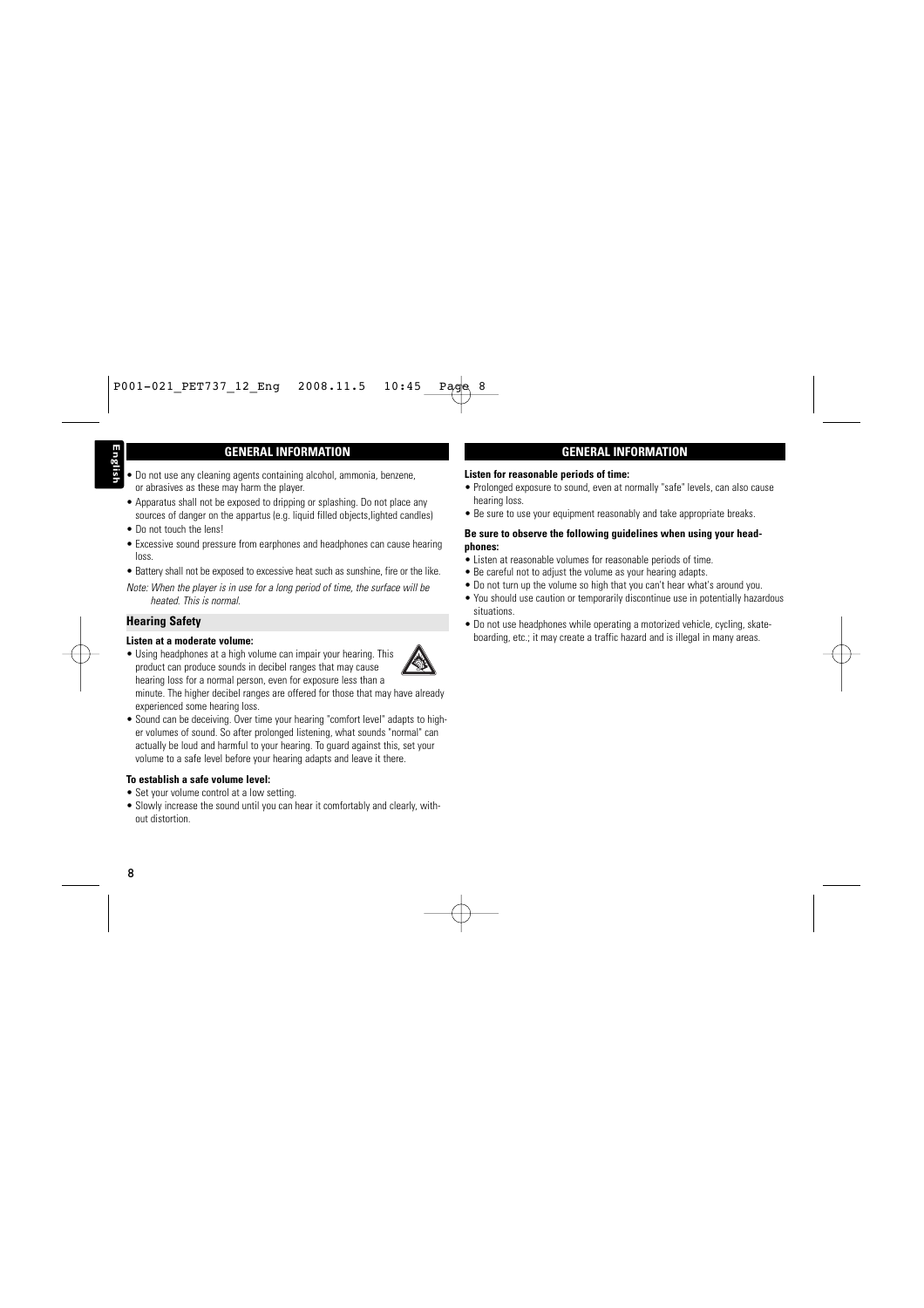#### **GENERAL INFORMATION**

#### **Handling discs**

- Do not attach paper or tape to the disc.
- Keep the disc away from direct sunlight or heat sources.
- Store the disc in a disc case after playback.
- To clean, wipe the disc outwards from the center with a soft, lint-free clean cloth.

#### **On handling the LCD screen**

The LCD is manufactured using high precision technology. You may, however, see tiny black points and/or bright points(red,blue,green) that continuously appear on the LCD. This is a normal result of the manufacturing process and does not indicate a malfunction.

#### **Environmental information**

We have reduced the packaging to its minimum and made it easy to separate into mono materials: cardboard, PS, PE and PET.

Your set consists of material which can be recycled if disassembled by a specialized company. Please observe the local regulations to dispose of packaging, exhausted batteries and old equipment.

#### **Copyright information**

All other brand and product names are trademarks of their respective companies or organizations.

Unauthorized duplication of any recordings downloaded from the internet or made from CDs / VCDs / DVDs is a violation of copyright laws and international treaties.

#### **PREPARATIONS**

#### **Power supply**

#### **Using the AC / DC adaptor**

Turn off the player before connecting the supplied adapter to it and the main power supply (as shown). The player must be turned off when the battery charges.



TIP

- The plug is a disconnect device and shall remain readily operable.
- To avoid damage to the player, switch off before plugging or unplugging the AC adaptor.

#### **Using the car adapter**

Connect the supplied car adapter to the set and the car cigarette lighter outlet.

TIP

- To avoid damage to the player, switch off before plugging or unplugging the car adaptor.
- When connecting with car power (cigarette lighter) adaptor, be sure the input voltage of the adaptor is identical with car voltage. **FIP**<br> **-** The plug is a disconnect device and shall remain readily operable.<br> **-** To avoid damage to the player, switch off before plugging or unplugging<br> **Jusing the car adapter**<br> **Connect** the supplied car adapter to th
- Make sure the temperature is below 35<sup>o</sup>C when the DVD player is connected to DC 16.0V in a car.

#### **Powering your remote control**

**1** Open the battery compartment. Remove the protective plastic tab (first time users only).



**2** Insert 1 x lithium 3V battery, type CR2025, then close the compartment.

*CAUTION*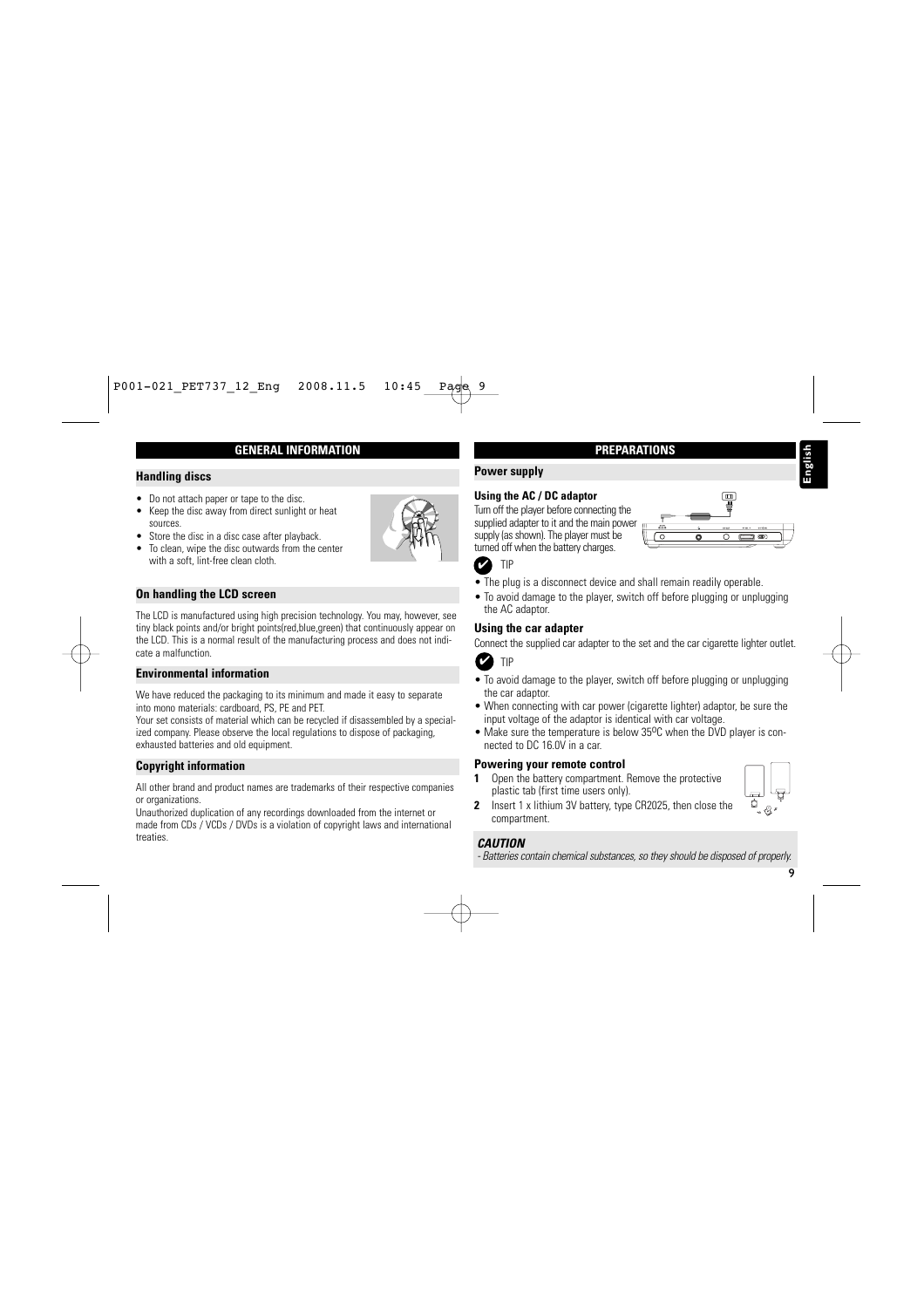#### **PREPARATIONS**

- 
- *- Danger of explosion if battery is incorrectly replaced. Replace only with*
- *the same or equivalent type. - Incorrect use of batteries can cause electrolyte leakage and will corrode the compartment or cause the batteries to burst.*
- *- Remove the battery if the remote control is not to be used for a long time.*

#### **Connections**

#### **Connecting headphones**

Connect the headphones into the  $\Omega$ jack of your set.



#### **Connecting additional equipment**

- Turn off your set before connecting to any additional equipment.
- You can connect the player to a TV or an amplifier to enjoy DVDs or karaoke.

### **AV OUT**

Connect the desired device to this terminal directly (no setting needed in the DVD mode).



#### **GENERAL EXPLANATION**

#### **About this manual**

This manual gives the basic instructions for operating this DVD player. Some DVD discs however are produced in a way that requires specific operation or allows only limited operation during playback. In these cases the player may not respond to all operating commands. When this occurs, please refer to the instructions in the disc inlay. When a " $\gg$ " appears on the screen, the operation is not permitted by the player or the disc.

#### **Remote control operation**

- Unless otherwise stated, all operations can be carried out with the remote control. Always point the remote control directly at the player, making sure there are no obstructions in the path of the infrared beam.
- When there are corresponding keys on the main unit, they can also be used.

#### **Menu navigation**

- Your player has an intuitive menu navigation system to quide you through various settings and operations.
- Use the function keys to activate / disable relevant operations.
- Use  $\blacktriangle$ ,  $\nabla$ ,  $\blacktriangleleft$ ,  $\blacktriangleright$  to browse through menus.
- Press the  $\blacktriangleright$ II key to confirm your selection.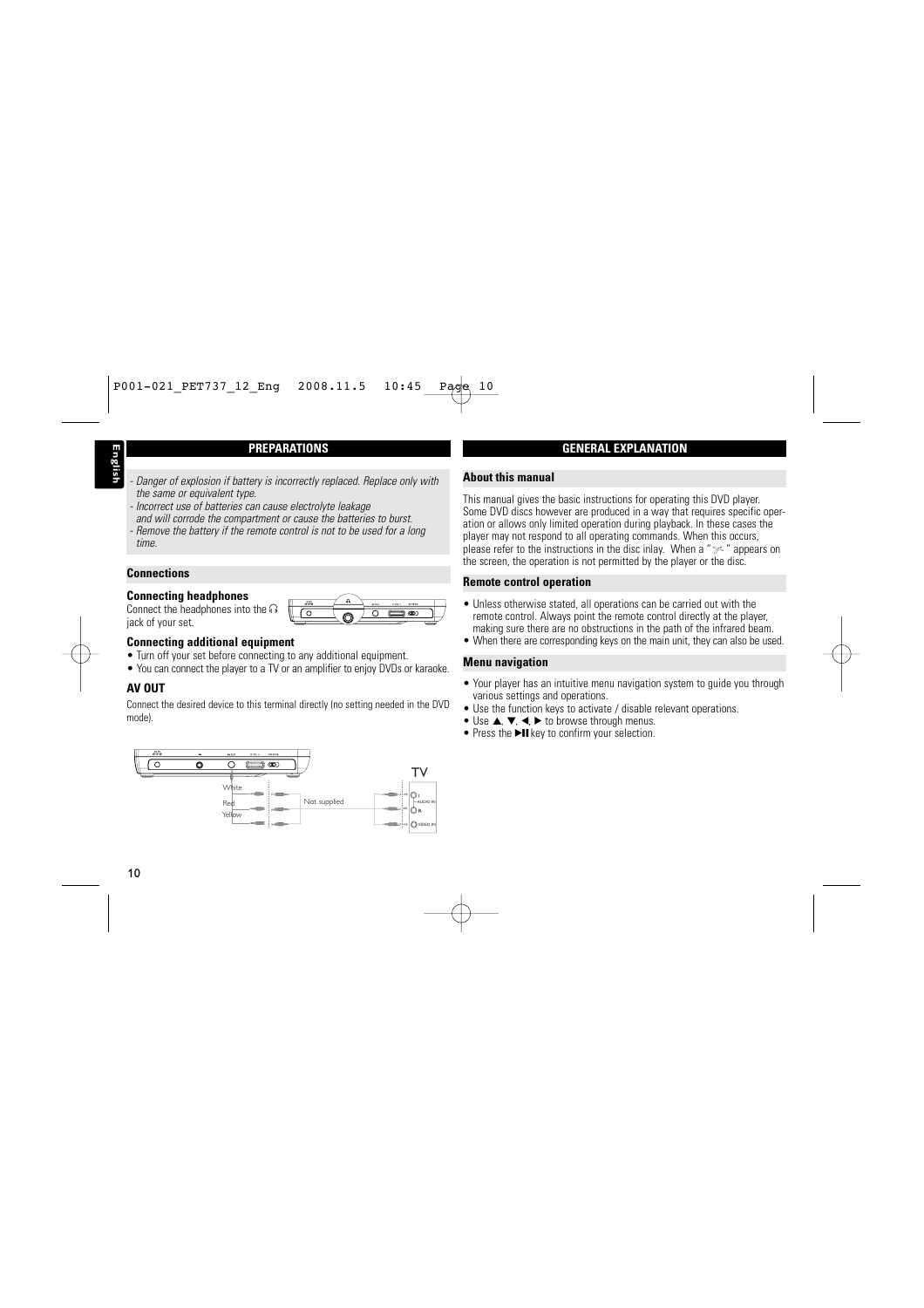#### **BASIC FUNCTIONS**

#### **Switching on for OSD language setup**

English is the default language of your player's on screen display. You may choose to use English, French, Spanish or German for your player's on screen display.

| Region       | OSD Language Options             |
|--------------|----------------------------------|
| Asia Pacific | English, French, Spanish, German |

- **1** Slide the **POWER** switch to **ON** to switch on the player.
- **2** Press **SETUP** for the setup menu.
- **3** Select **Language** and press ▼.
- **4** Scroll and select **On Screen Display** and press ▶ to select from OSD language options.
- **5** Select your preferred language and press **OK**.

#### **Loading discs and switching on**

- **1** Press **OPEN** to open the disc door.
- **2** Insert your chosen disc, label side up (also when a double sided DVD disc is inserted). Make sure it is sitting properly in the correct recess.
- **3** Gently push to close the door.
- **4** Slide the **POWER** switch to **ON** to switch on the player.



A normal mechanical noise is heard during playback.

#### **BASIC FUNCTIONS**

#### **Playing a DVD disc**

After switching on, inserting the disc and closing the door, playback starts automatically. The screen shows the type of disc loaded. The disc may invite you to select an item from a menu. Use the  $\blacktriangle, \blacktriangledown, \blacktriangle, \blacktriangleright$  keys to highlight your selection,and press **OK**.

*Note: Since it is usual for DVD movies to be released at different times in different regions of the world, all players have region codes and discs can have an optional region code. If you load a disc of a different region code to your player, you will see the region code notice on the screen. The disc will not play, and should be unloaded.*

#### **Playing an audio or video CD disc**

- After switching on, inserting the disc and closing the door, playback starts automatically. The screen shows the type of disc loaded as well as information about the disc's contents.
- While playing VCD with MTV/Karaoke, press **number keys(0-9)** to select the track and press **>II** to play the track. Press **MENU** to go back to menu of the selection.

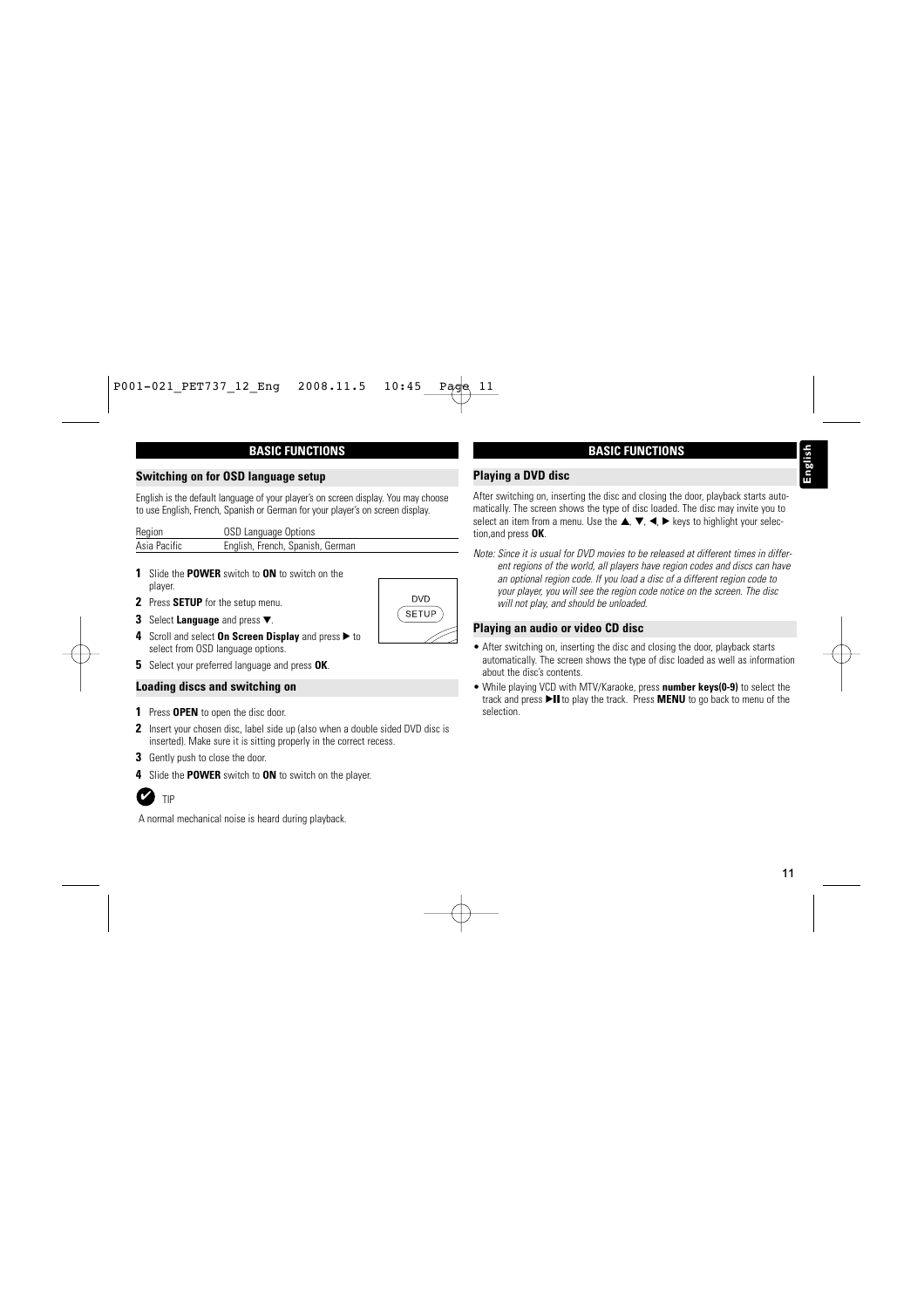#### **BASIC FUNCTIONS**

#### **Playing an MP3 CD**

The following playback features are available for MP3 CDs. Please refer to the corresponding sections for more information.

Volume control, skipping tracks, searching, repeat, shuffle, etc.

Use the  $\triangle$ .  $\blacktriangledown$  keys to highlight your selected music folder. Press DII to play.

#### **Playing a JPEG disc**

Use the  $\blacktriangle, \blacktriangledown$  keys to highlight your selected picture. Press **>IL** The player will then automatically enter the slide show mode.

During playback, you can:

- Use  $\blacktriangleleft$   $\blacktriangleright$  to rotate the picture.
- $\bullet$  Use  $\blacktriangle$  to flip left/right.
- $\bullet$  Use  $\blacktriangledown$  to flip up/down.
- Press **MENU** to go back to folder screen.
- Press  $\blacksquare$  to go to group preview.
- Press **ZOOM** repeatedly to display the picture with different scales.
- Use  $\blacktriangle, \blacktriangledown, \blacktriangle, \blacktriangleright$  to view the zoomed picture (for picture zoomed in only).

#### **GENERAL FEATURESS**

#### **Moving to another title / track / chapter**

When a disc has more than one title or track, you can move to another title/track/chapter as follows:

• Press  $\rightarrow$  briefly during play to select the next title/ track / chapter.



- Press  $\blacktriangleleft$  briefly during play to step back to the previous title/track/chapter.
- To go directly to any title, track or chapter, enter the corresponding number using the numerical keys (0-9).

#### **Search**

During playback, press  $\blacktriangleright$  repeatedly for the following forward search options:  $Press \blacktriangleleft$  repeatedly for the following backward search options:

| 2 X hackwards  | 2 X forward  |
|----------------|--------------|
| 4 X backwards  | 4 X forward  |
| 8 X backwards  | 8 X forward  |
| 16 X backwards | 16 X forward |
| 32 X hackwards | 32 X forward |
| normal speed   | normal speed |

OK

Press >II to resume normal playback.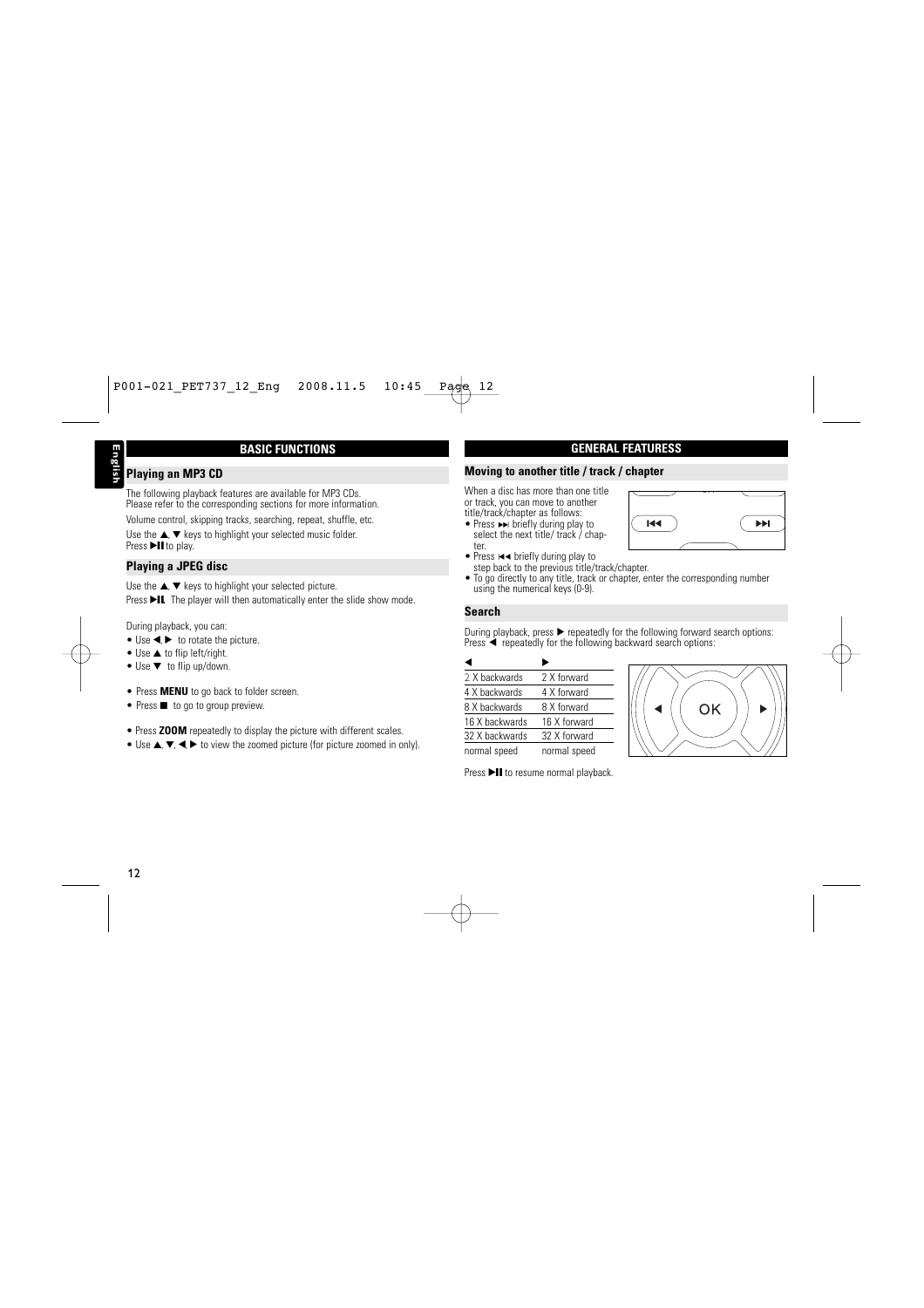#### **GENERAL FEATURES**

#### **Changing the audio output (for VCD)**

Press **AUDIO** repeatedly for the following audio options.

| $\mathbf{v}$ | Mono left | Mono right |
|--------------|-----------|------------|
| $\vee$ 3     | Steren    |            |



# ✔

TIP

This key is used to select audio languages during DVD playback.

#### **ZOOM**

The Zoom function allows you to enlarge the video image and to pan

through the enlarged image. Press **ZOOM** repeatedly to select the following zooming options.

Zoom x 1 2X Zoom x 2 4X Zoom x 3 normal

#### TIP ✔

During JPEG operation, the sequence is 100%, 125%, 150%, 200%, 50%, 75% and normal.

### **REPEAT**

Press **REPEAT** repeatedly for the following repeat options:

|    | DVD actions       | MP3 actions    | CD actions     |
|----|-------------------|----------------|----------------|
|    | repeats chapter   | repeats one    | repeats track  |
|    | x 2 repeats title | repeats folder | repeats all    |
| х3 | repeats all       | cancels repeat | cancels repeat |
|    |                   |                |                |

x 4 cancels repeat

#### **GENERAL FEATURES**

#### TIP ✔

The repeat function is also available for JPEG. The actions may vary for different media being played.

#### **Repeat A - B**

To repeat or loop a sequence in a title:

- Press **A - B** at your chosen starting point; **A** appears on the screen.
- Press **A - B** again at your chosen end point;

**AB** appears on the display, and the repeat sequence begins.

• To exit the sequence, press **A - B**.

#### **Volume Control**

• Use the rotatary switch on the left side of the unit to increase or decrease playback volume.



**REPEAT** 

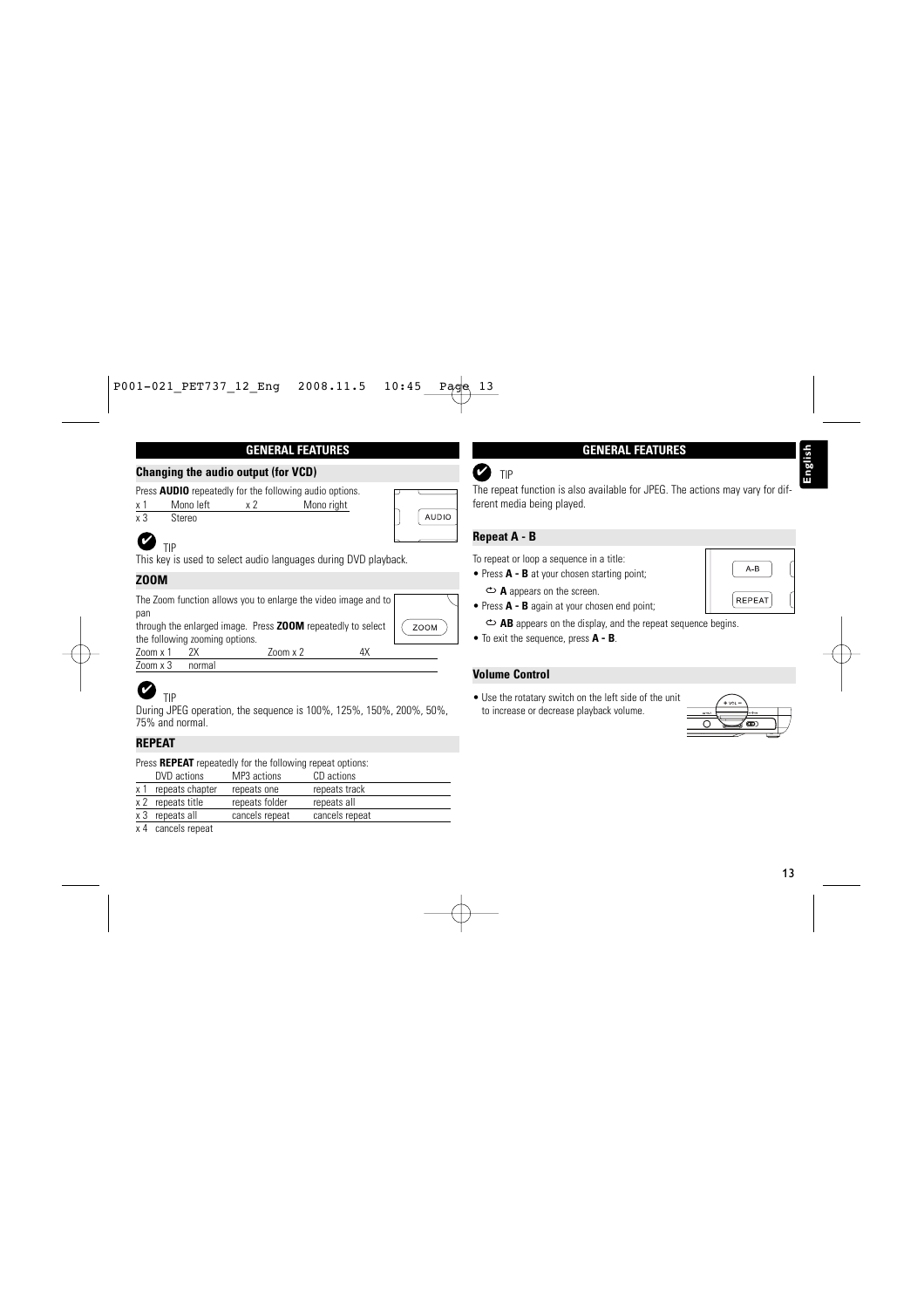#### **GENERAL FEATURES**

## **DISPLAY**

Press **DISPLAY** on the remote repeatedly for the following display options:

|                | <b>DVD</b>       | CD/VCD                |
|----------------|------------------|-----------------------|
| x <sub>1</sub> | Title elapsed    | Single elapsed        |
| x <sub>2</sub> | Title remained   | Single remained       |
| $x_3$<br>$x_4$ | Chapter elapsed  | Total elapsed         |
|                | Chapter remained | <b>Total remained</b> |
| x <sub>5</sub> | Display off      | Display off           |

#### **SPECIAL DVD FEATURES**

Checking the contents of DVD-Video discs: **MENU** .

For titles and chapters, selection menus may be included on the disc. The DVD's menu feature allows you to make selections from these menus. Press the appropriate numerical key; or use the ▲, ▼, ◀, ▶ keys to highlight your , , , selection, and press **OK** .

#### **Disc menu**

Press **MENU**. The menu may list, for example, camera angles, spoken language and subtitle options, and chapters for the title.



Press **AUDIO**. If the current disc has different langauge options, this now appears on the screen.

Press **AUDIO** repeatedly until you have reached your desired language option.

#### **Subtitle**

Press **SUBTITLE**. If the current disc has different subtitles options, this now appears on the screen.



**AUDIO** 

MENU

Press **SUBTITLE** repeatedly until you have reached your desired subtitles option.





 $\bullet$  TIP<br>The above two features depend on whether your disc contains any language<br>or subtitle options.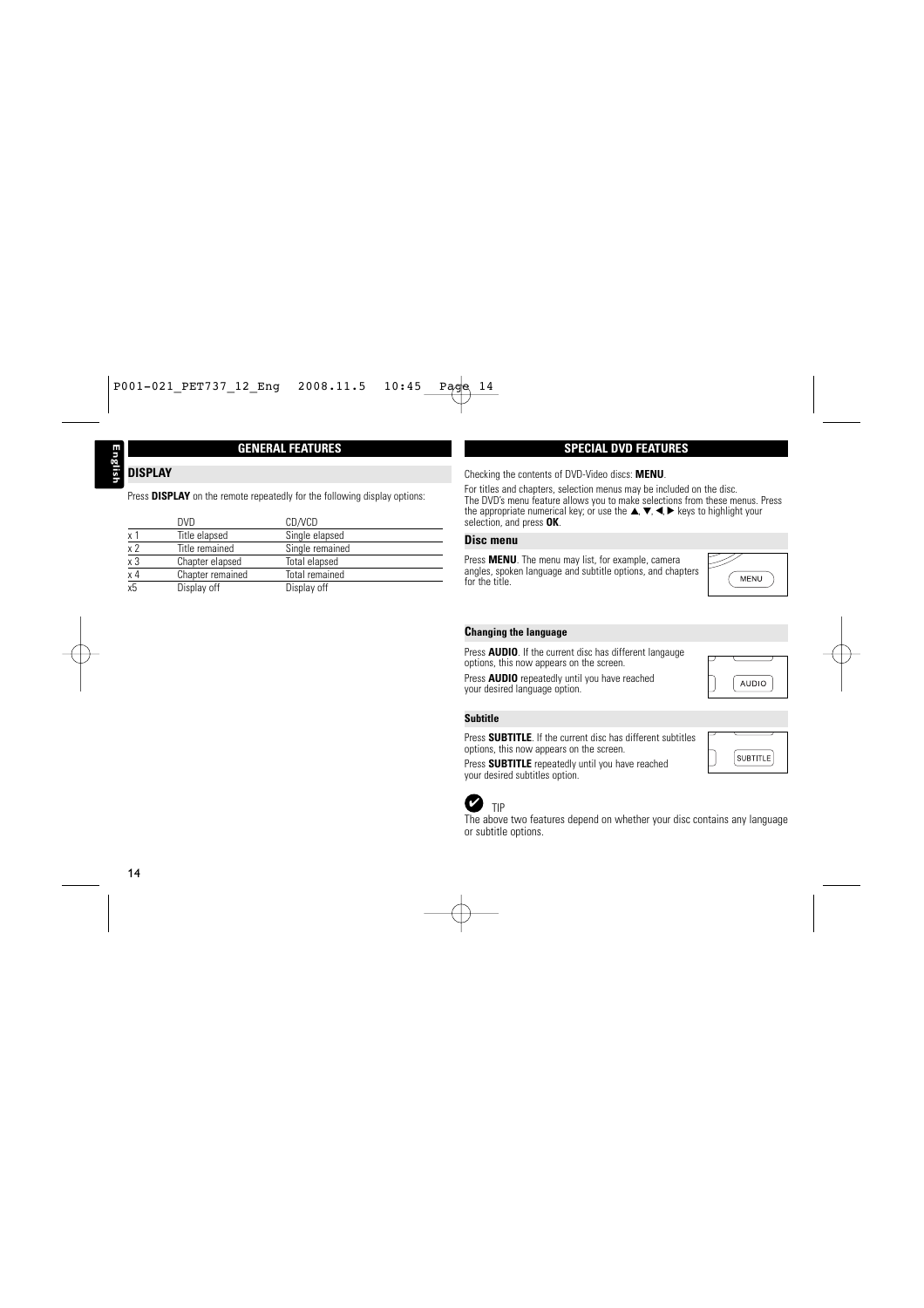#### **SPECIAL DVD FEATURES**

#### **Playing a title**

- **1** Press **MENU** to enter the disc title menu.
- **2** Use **◀, ▶, ▲, ▼** or **numeric keys (0-9)** to select a play option.
- **3** Press **OK** to confirm.



**SETUP OPERATIONS**

To maximize your playback experience, use **SETUP** to fine tune your settings. Use the  $\blacktriangle$ ,  $\nabla$ ,  $\blacktriangleleft$ ,  $\blacktriangleright$  keys to highlight your selection, and press **OK**.

**1** Press **DVD SETUP**. A list of features is shown.

**2** Use the  $\blacktriangle$ ,  $\nabla$  keys to highlight your selection.

When the cursor highlights these settings, press **OK** to:

| select language options |
|-------------------------|
| select screen options   |
| select photo options    |
| select custom options   |
| exit the system menu    |
|                         |

**3** Press < to abort current settings or go back to previous menu level.

**4** Press **DVD SETUP** to exit.

#### **Language**

When the cursor highlights these settings, press **OK** to:

| On Screen Display | select on-screen display language                                                                             |
|-------------------|---------------------------------------------------------------------------------------------------------------|
| Menu              | select disc menu language options                                                                             |
| Audio             | select disc audio language options                                                                            |
| Subtitle          | select disc subtitle language options<br>Press ◀ to abort current settings or go back to previous menu level. |

#### **Screen**

When the cursor highlights these settings, press **OK** to: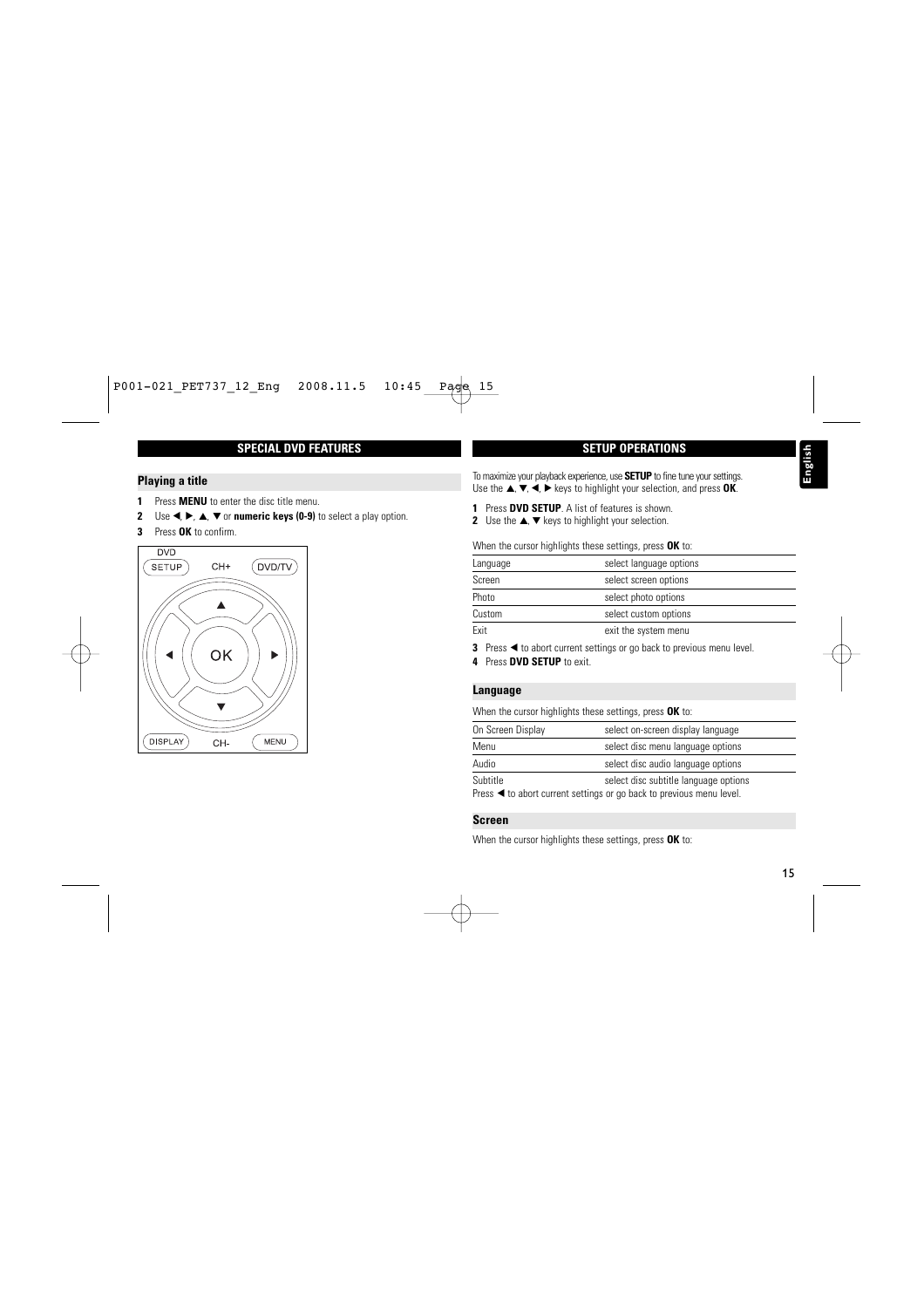#### **SETUP OPERATIONS**

| Display Type      | select display ratio                                                |
|-------------------|---------------------------------------------------------------------|
| <b>Brightness</b> | select brightness level                                             |
| Contrast          | select contrast level                                               |
|                   | Press ◀ to abort current settings or go back to previous menu level |

**Photo**

When the cursor highlights these settings, press **OK** to:

| Slide Show Frequency | set the time between two photos      |
|----------------------|--------------------------------------|
| Slide Show Effect    | select 17 slide show modes           |
| Display Format       | switch between Normal and Widescreen |
| Photo Display        | switch between Slide Show and Browse |

Press  $\triangleleft$  to abort current settings or go back to previous menu level

#### **Custom**

When the cursor highlights these settings, press **OK** to:

| Parental Control      | select parental options                    |
|-----------------------|--------------------------------------------|
| DivX <sup>®</sup> VOD | get DivX ID for VOD                        |
| Password              | change existing password (3308 by default) |
| Angle Mark            | select angle mark display options          |
| Default               | restore factory settings                   |

Press  $\blacktriangleleft$  to abort current settings or go back to previous menu level.

*Notes: Parental options are only selectable when password mode is deactivated. Before using the*  $\triangle \blacktriangledown$  *keys to select your desired angle mark, ensure the disc has been recorded with angle mark and you have enabled the angle mark option in the system menu.*

#### **ANALOG TV**

Before installation, please make sure that you are in an area with sufficient TV signal coverage. As the TV signal is weaker in an indoor environment, please always connect to a TV wall socket for the best reception quality when using it at home or indoor.

#### **Antenna connection**

Before you start to search for TV channels, connect the DVD player to the antenna as shown.



- For best reception, please connect PET737 to the home antenna.
- Auxiliary antenna is used when there is excellent signal coverage. There is magnet at the bottom of the auxiliary antenna. Fix it onto a metallic surface.

#### **Setup your TV**

- **1** In TV mode, press **MENU**.
	- $\rightarrow$  The TV menu is displayed.

| <b>TV MENU</b>     |     |
|--------------------|-----|
| <b>TV SYSTEM</b>   | PAI |
| <b>AUTO SEARCH</b> |     |
| SEARCH             |     |
| <b>FINE TUNE</b>   |     |
| CHANNEL NO         | 001 |
| SKIP               | OFF |
|                    |     |

**2** Press **4** ▶ to switch to **PAL I**.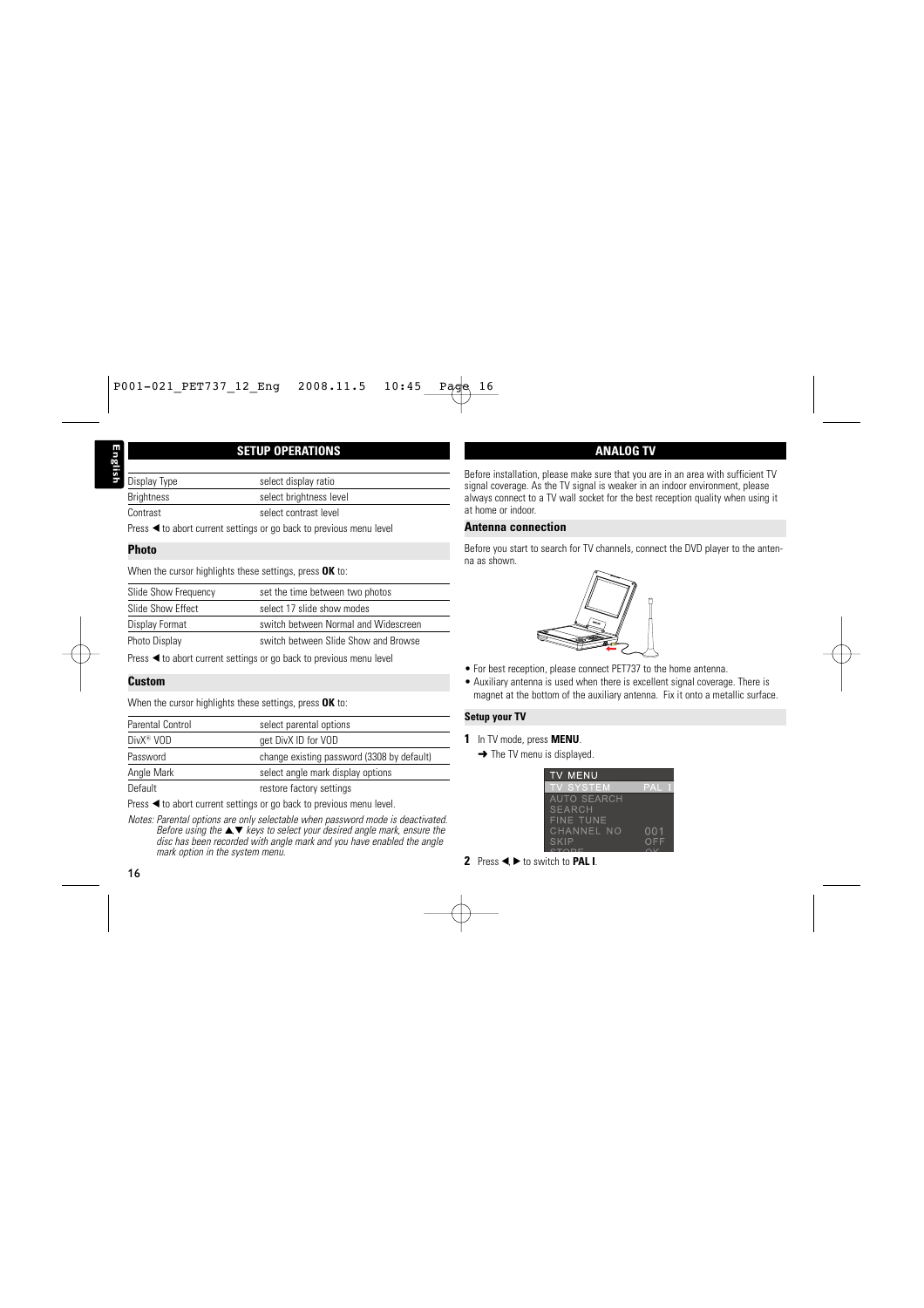#### **ANALOG TV**

#### **Auto search**

| <b>TV MENU</b>     |     |
|--------------------|-----|
| <b>TV SYSTEM</b>   | PAI |
| <b>AUTO SEARCH</b> |     |
| <b>SEARCH</b>      |     |
| <b>FINE TUNE</b>   |     |
| CHANNEL NO         | 001 |
| SKIP               | OFF |
| <b>STORE</b>       |     |

- **1** In the TV menu, when **AUTO SEARCH** is highlighted, press **OK** on the remote  $(\blacktriangleright \blacksquare$  on the set).
	- **→ "AUTO SEARCH"** is displayed.



- → All available TV channels will be auto searched and stored.
- **2** To stop searching, press **MENU**.

#### **ANALOG TV**

| Fine Tune |
|-----------|
|           |
|           |

| <b>TV MENU</b>     |       |
|--------------------|-------|
| <b>TV SYSTEM</b>   | PAL I |
| <b>AUTO SEARCH</b> |       |
| <b>SEARCH</b>      |       |
| <b>FINE TUNE</b>   |       |
| CHANNEL NO         | 001   |
| SKIP               | OFF   |
| <b>STORF</b>       | ∩K    |

- **1** In the TV menu, select **FINE TUNE**.
- **2** Press  $\blacktriangleleft$ ,  $\blacktriangleright$  repeatedly to fine tune the TV picture until a clear picture is reached.

| <b>FINE TUNE</b>   |             |
|--------------------|-------------|
|                    | <b>VHFL</b> |
|                    |             |
| PRESS MENU TO EXIT |             |

→ The detailed changes of the TV picture can be found.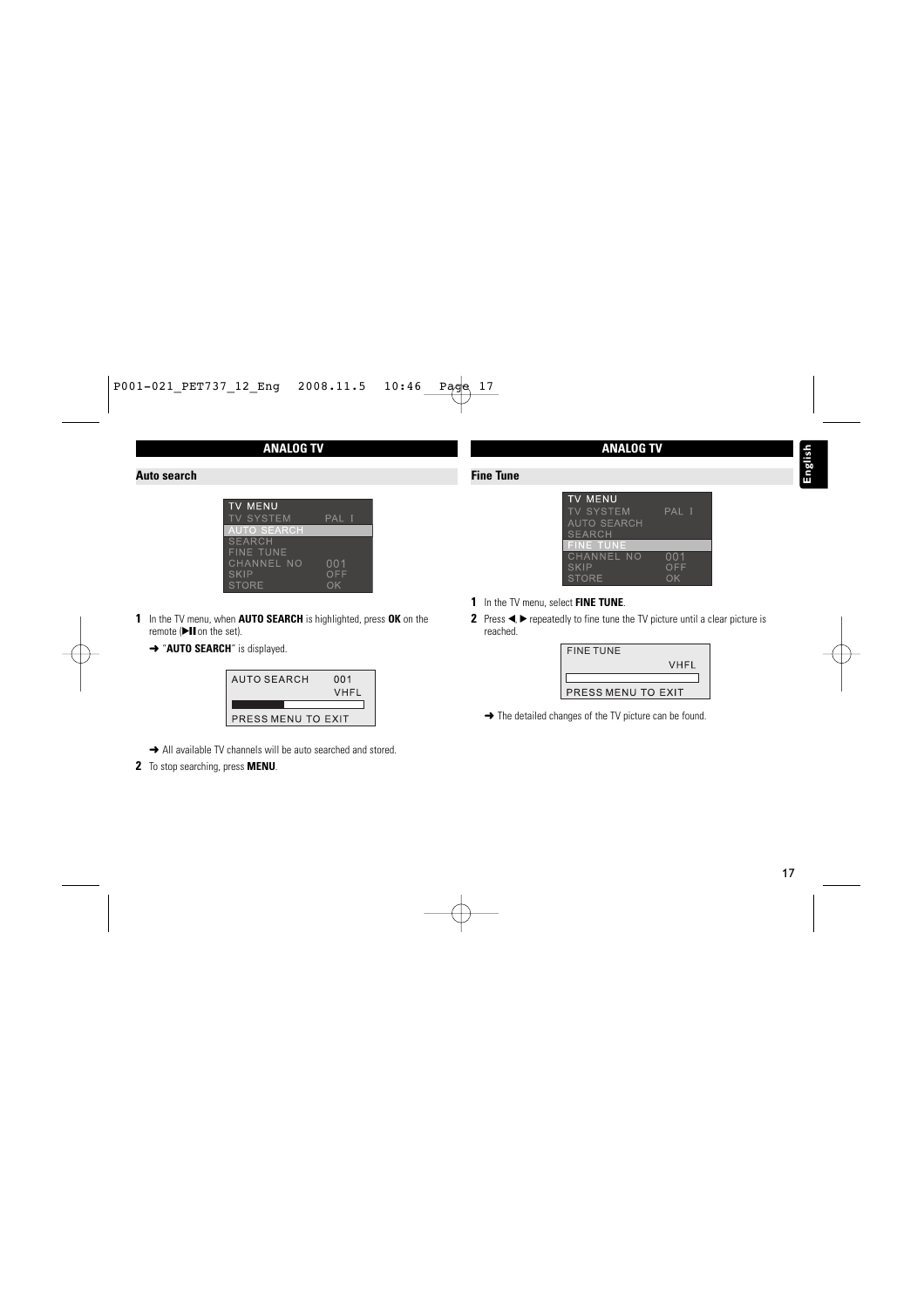# **English Skip**

#### **ANALOG TV**

By using this feature, you can skip some TV channels (The TV channel cannot be watched), or skipped TV channel number can be restored for being selectable.

| <b>TV MENU</b>     |       |
|--------------------|-------|
| <b>TV SYSTEM</b>   | PAL I |
| <b>AUTO SEARCH</b> |       |
| <b>SEARCH</b>      |       |
| <b>FINE TUNE</b>   |       |
| CHANNEL NO         | 001   |
| SKIP               | OEE   |
| <b>STORF</b>       |       |

- **1** In the TV menu, select **SKIP**.
- **2** Press ◀ ► repeatedly to select **ON**.
	- **→** "Skip" function is turned on.
	- ➜ "Skip" function will be turned off if "OFF" is selected.

#### **To restore "skip" to be selectable**

- **1** In the TV mode, use **Numeric Keypad (0-9)** on the remote control to input the skipped channel number you want to restore.
- **2** In the TV menu, select **SKIP**,
- **3** Press ◀ ► once or more until OFF is displayed.
	- ➜ "Skip" function is turned off, and the skipped TV channel is restored to be selectable.

#### **Searching and storing a TV channel in a preset number**

| <b>TV MENU</b>     |       |
|--------------------|-------|
| <b>TV SYSTEM</b>   | PAL I |
| <b>AUTO SEARCH</b> |       |
| <b>SEARCH</b>      |       |
| <b>FINE TUNE</b>   |       |
| CHANNEL NO         | 001   |
| SKIP               | OFF   |
| <b>STORE</b>       | ∩K    |

• In the TV menu, select **AUTO SEARCH**, and then press **OK** on the remote (D-II on the set).

| <b>SEARCH</b>      |      |
|--------------------|------|
|                    | VHFL |
|                    |      |
| PRESS MENU TO EXIT |      |

- **→** Search will be stopped when a TV channel is tuned in.
- **→ TV menu appears.**

You can repeat the above operation until you find your desired TV channel.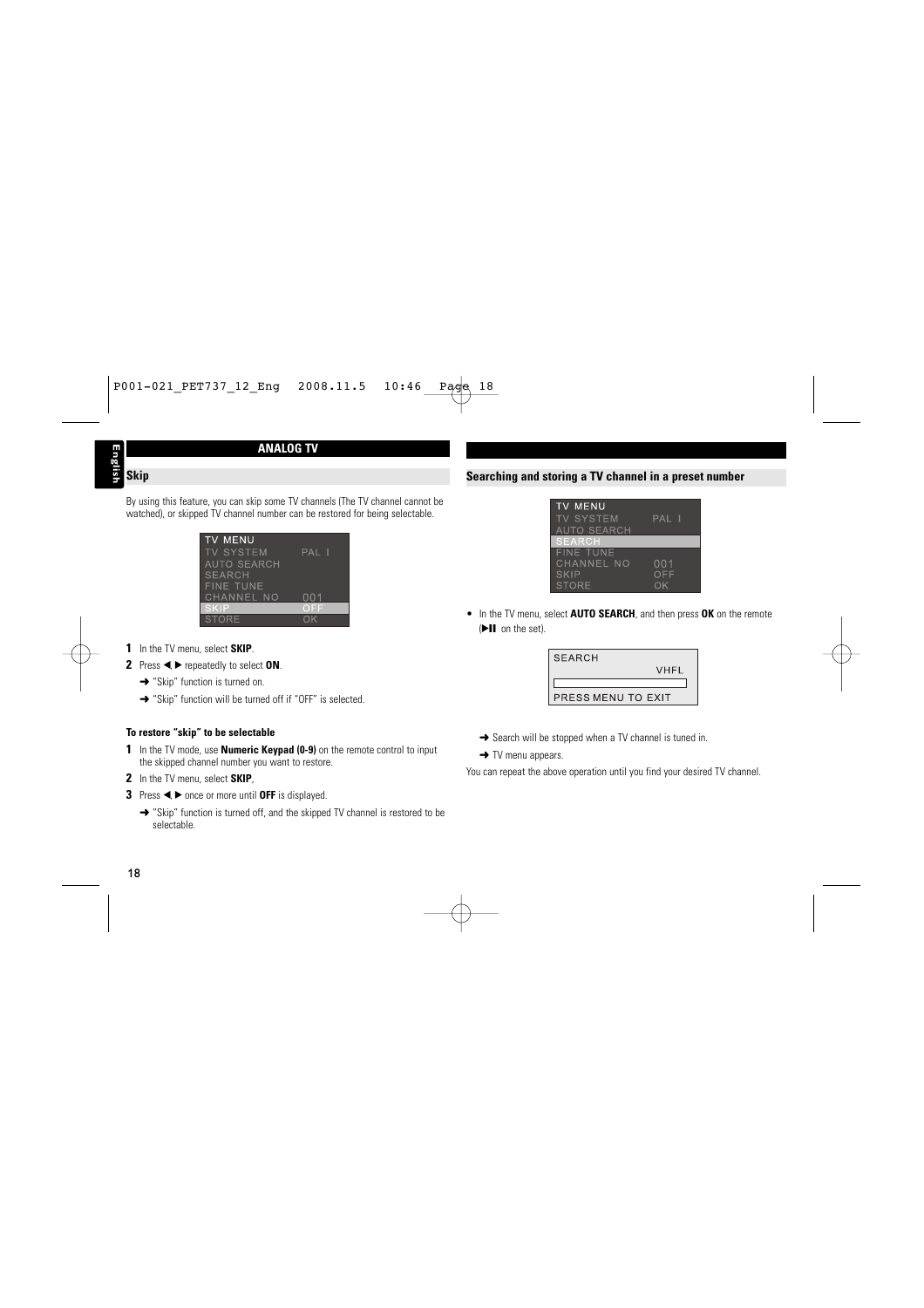#### **ANALOG TV**

#### **To store a preset channel number**

**1** In the TV menu, when **CHANNEL NO** is highlighted, use <, > to preset a channel number.



- **2** To store the channel number, select **STORE**, then press **OK** on the remote ( $\blacktriangleright$ II on the set) to confirm.
	- **→ "OK"** appears, and the preset number is stored.

| <b>TV MENU</b>     |       |
|--------------------|-------|
| <b>TV SYSTEM</b>   | PAL I |
| <b>AUTO SEARCH</b> |       |
| <b>SEARCH</b>      |       |
| <b>FINE TUNE</b>   |       |
| CHANNEL NO         | 001   |
| <b>SKIP</b>        | OFF   |
| <b>STORF</b>       |       |

If it appears that the DVD-Video player is faulty, first consult this checklist. It may be that something has been overlooked.

**TROUBLESHOOTING**

#### *WARNING*

*Under no circumstances should you try to repair the set yourself as this will invalidate the guarantee.*

*If a fault occurs, first check the points listed, before taking the set for repair. If you are unable to solve a problem by following these hints, consult your dealer or service centre.*

| Symptom                                                                | Remedy                                                                                                 |
|------------------------------------------------------------------------|--------------------------------------------------------------------------------------------------------|
| No power                                                               | - Check if both plugs of the mains cord are<br>properly connected.                                     |
|                                                                        | - Check if there is power at the AC outlet by<br>plugging in another appliance.                        |
|                                                                        | - Check if the built-in battery is drained.                                                            |
|                                                                        | - Check if car adaptor is connected appropriately.                                                     |
| <b>Distorted picture</b>                                               | - Check the disc for fingerprints and clean with<br>a soft cloth, wiping from centre to edge.          |
|                                                                        | - Sometimes a small amount of picture distor-<br>tion may appear. This is not a malfunction.           |
| <b>Completely distorted</b><br>picture / no colour in<br>the TV screen | - The PAL setting may be in the wrong<br>status. Match your TV's setting with<br>the player's setting. |
| No sound                                                               | - Check audio connections. If using a HiFi<br>amplifier, try another sound source.                     |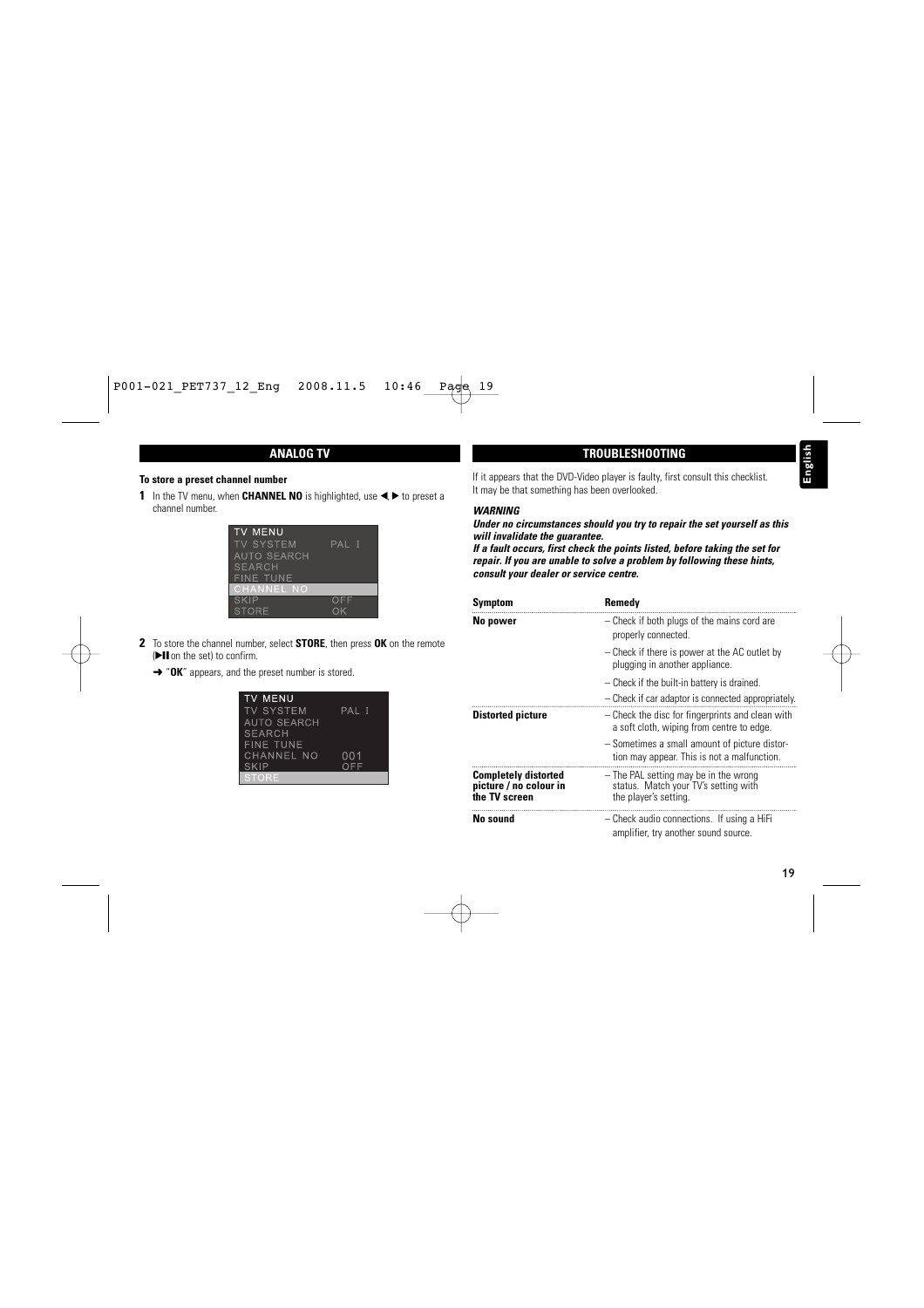| TROUBLESHOOTING                                                                |                                                                                                                                                                                     |
|--------------------------------------------------------------------------------|-------------------------------------------------------------------------------------------------------------------------------------------------------------------------------------|
| Symptom                                                                        | Remedy                                                                                                                                                                              |
| Disc can't be played                                                           | - Ensure the disc label is upwards.<br>$-$ Clean the disc.<br>- Check if the disc is defective by trying another<br>disc.                                                           |
| The player does not<br>respond to the remote<br>control                        | - Aim the remote control directly at the<br>sensor on the front of the player. Avoid all<br>obstacles that may interfere with the signal<br>path. Inspect or replace the batteries. |
| <b>Distorted or B/W</b><br>picture with DVD                                    | - Use only discs formatted according to the<br>TV-set used (PAL).                                                                                                                   |
| <b>Player does not respond</b><br>to all operating commands<br>during playback | - Operations are not permitted by the disc.<br>- Refer to the instructions in the disc inlay.                                                                                       |
| Player feels warm                                                              | - When the player is in use for a long<br>period of time, the surface will be heated.<br>This is normal.                                                                            |
| Display goes dimmer when<br>AC is unplugged                                    | - The unit is saving power to ensure longer<br>playtime with battery. It is normal.<br>Adjust the brightness using the rotary bright<br>ness control.                               |

*This set complies with the radio interference requirements of the European Union.*

#### **TECHNICAL DATA**

| <b>Dimensions</b>           | 210 x 158 x 39.5 mm          |
|-----------------------------|------------------------------|
| Weight                      | $0.82$ kg                    |
| Power supply                | INPUT: 100-240V 50/60Hz 0.3A |
|                             | OUTPUT: DC 9V 1A             |
| Power Consumption           | 9W                           |
| Operating temperature range | $0 - 45^{\circ}$ C           |
| Laser wavelength            | 650nm                        |
| Video system                | PAL                          |
| Frequency response          | 20Hz ~ 20KHz ± 1dB           |
| Signal/noise ratio          | $\geq 80$ dB                 |
| Audio distortion + noise    | $\leq$ -80(1KHz)             |
| Channel separation          | $\geq 80$ dB                 |
| Dynamic range               | $\geq 80$ dB                 |
| Audio out (analog audio)    | Output level: $2V \pm 10\%$  |
| Load impedance:             | $10K\Omega$                  |
| Video out Output level:     | $1Vp - p \pm 20%$            |
| Load impedance:             | 75Ω                          |
|                             |                              |

**PHILIPS reserves the right to make design and specification changes for product improvement without prior notice.**

**Modifications not authorized by the manufacturer may void users authority to operate this device.**

**English**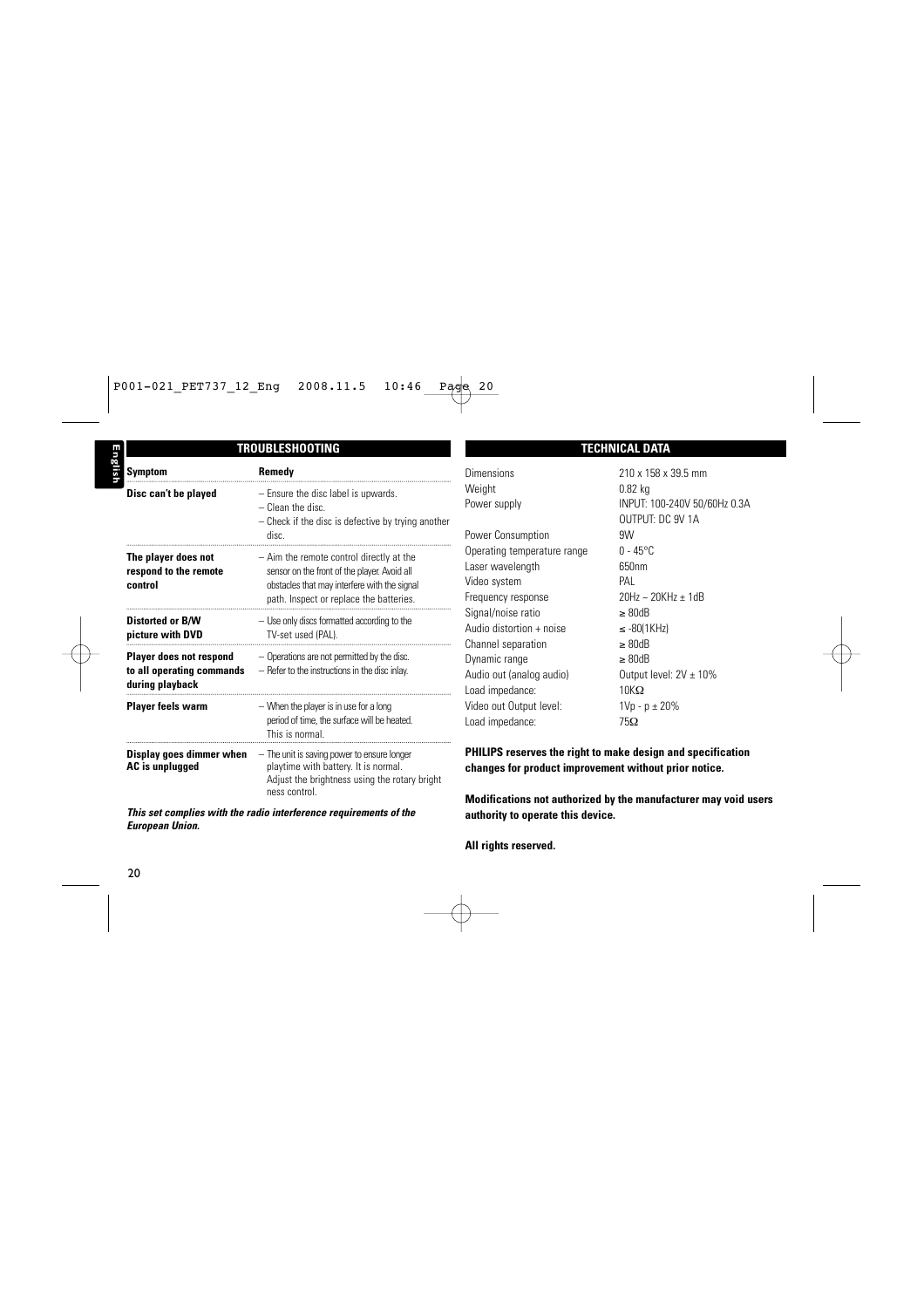#### **DISPOSAL OF YOUR OLD PRODUCT**

Your product is designed and manufactured with high quality materials and components, which can be recycled and reused.



When this crossed-out wheeled bin symbol is attached to a product it means the product is covered by the European Directive 2002/96/EC.

Please inform yourself about the local separate collection system for electrical and electronic products.

Please act according to your local rules and do not dispose of your old products with your normal household waste. The correct disposal of your old product will help prevent potential negative consequences for the environment and human health.